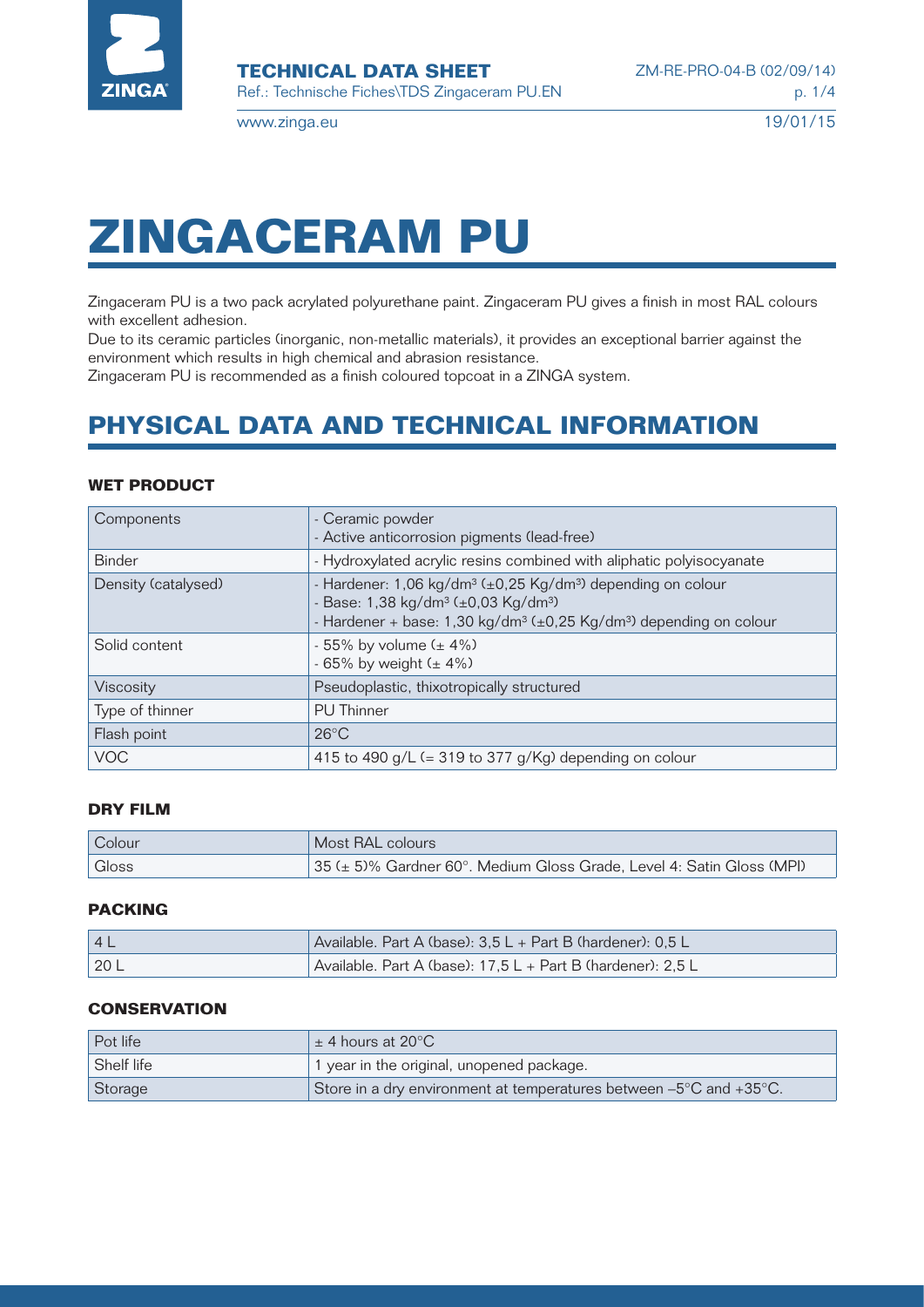

# **CONDITIONS**

### **SURFACE PREPARATION**

When the waiting time between the successive coats is abnormally prolonged or in extremely polluted areas, the Zinganised surface can become contaminated. All contaminations that hamper the adhesion of the paint should be removed by appropriate means. Surfaces contaminated with oil and grease should be washed down with solvent, alkaline solutions or emulsifier. Salt deposits or other water-soluble contaminations should be removed with water and brush, water under high pressure or steam. Possible white rust on ZINGA should be removed with water and rigid nylon brush.

#### **ENVIRONMENTAL CONDITIONS DURING APPLICATION**

| Ambient temperature | - Minimum $5^{\circ}$ C<br>- Maximum $35^{\circ}$ C                   |
|---------------------|-----------------------------------------------------------------------|
| Relative humidity   | - Minimum 30%<br>- Maximum 85%                                        |
| Surface temperature | At least $8^{\circ}$ C and minimum $3^{\circ}$ C above the dew point. |

# **APPLICATION INSTRUCTIONS**

#### **GENERAL**

| Application methods | Zingaceram PU can be applied on top of ZINGA by brush (only on sealer)<br>and roller, conventional spray-gun or airless spraying.                                                                                    |
|---------------------|----------------------------------------------------------------------------------------------------------------------------------------------------------------------------------------------------------------------|
| Stripe coat         | it is always recommended to treat corners, sharp edges, bolts and nuts befo-<br>re applying a uniform coat.                                                                                                          |
| Cleaning            | Cleaning of equipment with PU Thinner.                                                                                                                                                                               |
| Mixing              | Mix base paint and hardener (mixing ratio: 7/1 in volume). Mixing errors<br>result in deviating properties and differences in gloss. Therefore we advise to<br>mix the complete contents of base paint and hardener. |

#### **APPLICATION BY BRUSH AND ROLLER**

| 0 to 5% with PU Thinner (v%)<br><b>Dilution</b> |  |
|-------------------------------------------------|--|
|-------------------------------------------------|--|

#### **APPLICATION BY CONVENTIONAL SPRAY-GUN**

| <b>Dilution</b>        | 10 to 20% with PU Thinner $(v\%)$ |
|------------------------|-----------------------------------|
| Pressure at the nozzle | 3 to 5 bar                        |
| Nozzle opening         | $1.2$ to 1.8 mm                   |

## **APPLICATION BY AIRLESS SPRAY**

| ' Dilution. | $(v\%)$<br>்ட<br>$\cdots$<br>$\mathbf{v}$<br>M1 <sup>th</sup><br>t٢<br>hini<br>$\gamma_0$<br>.<br>$\overline{\phantom{0}}$ |
|-------------|----------------------------------------------------------------------------------------------------------------------------|
|             |                                                                                                                            |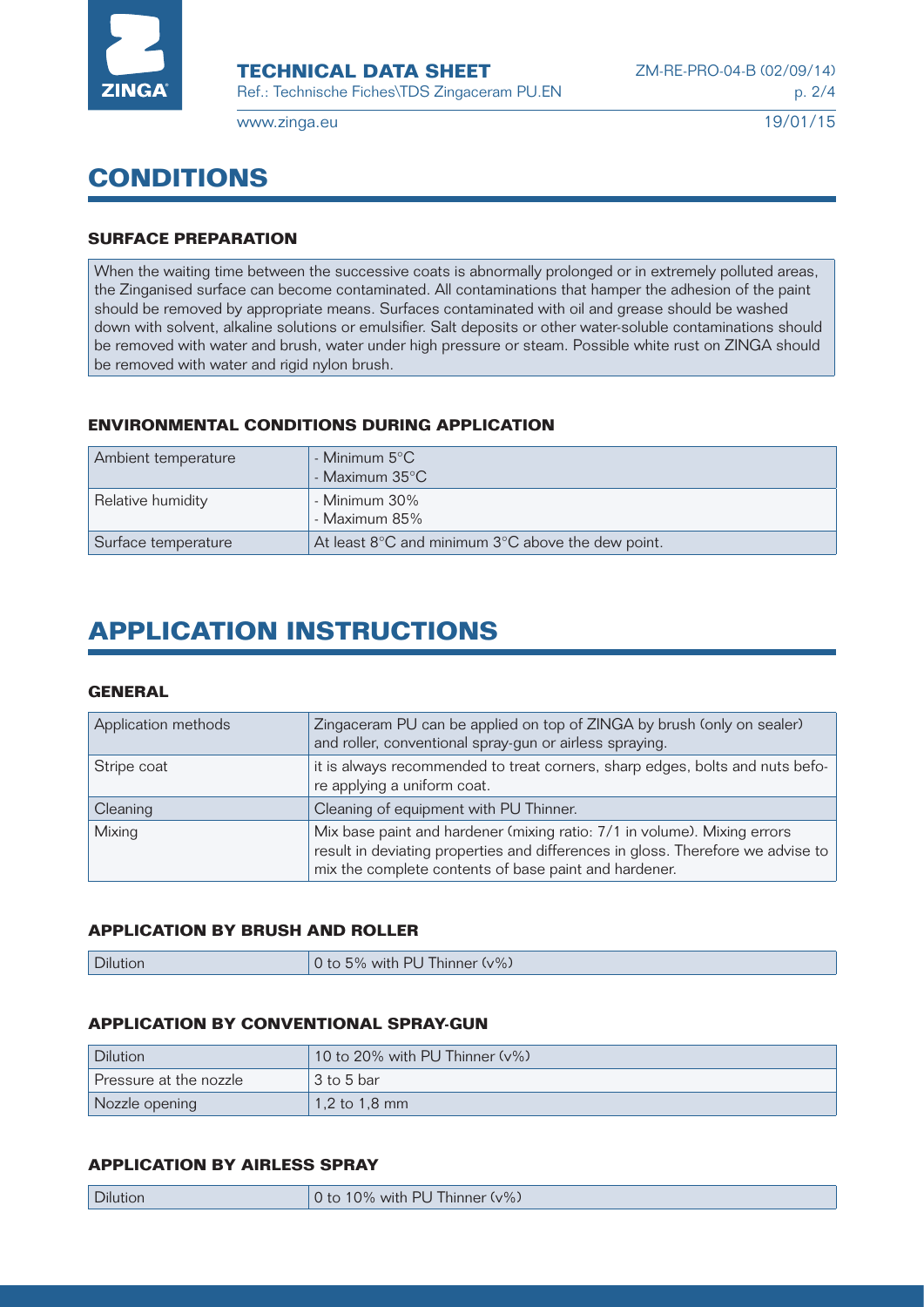

| Pressure at the nozzle | $\degree$ 100 to 300 bar $\degree$ |
|------------------------|------------------------------------|
| Nozzle opening         | $0.017$ to 0.024 inch              |

## **APPLICATION ON ZINGA**

| Mist (tie) coat | 20-30 µm DFT, diluted 10-15%, <b>continuous</b> layer.     |
|-----------------|------------------------------------------------------------|
| Full coat       | 2 hours after touch dry, DFT no more than 120 µm per layer |

# **OTHER INFORMATION**

#### **COVERAGE AND CONSUMPTION**

| Theoretical coverage                  | - For 60 $\mu$ m DFT: 10 m <sup>2</sup> /L<br>- For 80 µm DFT: 7,5 m <sup>2</sup> /L                                                                 |
|---------------------------------------|------------------------------------------------------------------------------------------------------------------------------------------------------|
| Theoretical consumption               | - For 60 µm DFT: 0,103-0.118 L/m <sup>2</sup> depending on colour choice<br>- For 80 µm DFT: 0,138-0.157 L/m <sup>2</sup> depending on colour choice |
| Practical coverage and<br>consumption | Depends upon the roughness profile of the substrate and the<br>application method                                                                    |

#### **DRYING PROCESS AND OVERCOATING**

| Drying time | For 60 µm DFT at relative humidity of 75%:<br>- 10°C: Dustdry: 2 hours<br>Dry to handle: 6 hours<br>Hard: 24 hours<br>Fully cured: 6 days<br>- 20°C: Dustdry: 1 hour<br>Dry to handle: 4 hours<br>Hard: 20 hours<br>Fully cured: 4 days<br>- 30°C: Dustdry: 30 minutes<br>Dry to handle: 2 hours<br>Hard: 14 hours<br>Fully cured: 2 days                        |
|-------------|------------------------------------------------------------------------------------------------------------------------------------------------------------------------------------------------------------------------------------------------------------------------------------------------------------------------------------------------------------------|
| Overcoating | For 60 µm DFT at relative humidity of 75%:<br>$-10^{\circ}$ C: Minimum: 16 hour<br>Maximum: 4 days<br>- 20°C: Minimum: 12 hours<br>Maximum: 3 days<br>- 30°C: Minimum: 10 hours<br>Maximum: 3 days<br>Remark: At longer intervals a good cleaning is necessary to avoid intermedia-<br>te coat contamination which could disturb the adherence of the next coat. |